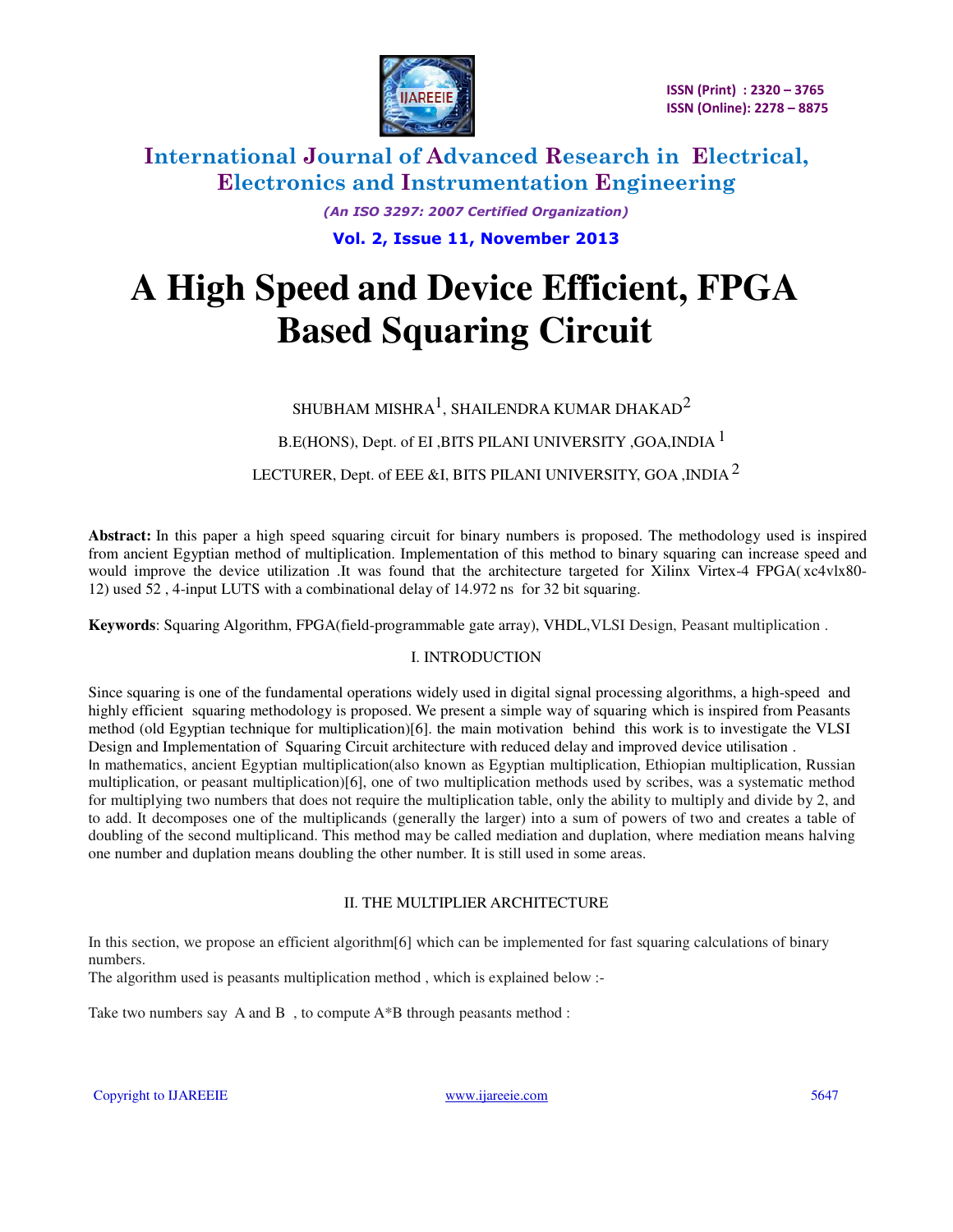

*(An ISO 3297: 2007 Certified Organization)* 

**Vol. 2, Issue 11, November 2013**

(Rounding the numbers on left and right sections of the table)

1) Step 1 : half the numbers on the left side and double the numbers on the right side till the left side becomes 1.

| LEFT | <b>RIGHT</b> |
|------|--------------|
| A    | B            |
| A/2  | 2B           |
| A/4  | 4B           |
|      |              |
|      |              |
|      |              |
|      |              |
|      | 2nB          |
|      |              |

2) Step 2 : discard the line in which left has an even value .for example say A/2 is even .

| <b>LEFT</b> | <b>RIGHT</b> |  |
|-------------|--------------|--|
| А           | B            |  |
| A/2         | 2B           |  |
| A/4         | 4B           |  |
| ٠           | ٠            |  |
|             |              |  |
|             |              |  |
|             |              |  |
|             | 2nB          |  |

3) Step 3: form a new table excluding those entries which are discarded after 2<sup>nd</sup> step and add the entries on Right.

| <b>LEFT</b><br>$\overline{A}$ | <b>RIGHT</b><br>B |
|-------------------------------|-------------------|
| A/4                           | 4B                |
|                               |                   |
| ٠                             |                   |
|                               |                   |
|                               |                   |
| 1                             | $+$ 2nB           |
|                               | $A^*B$            |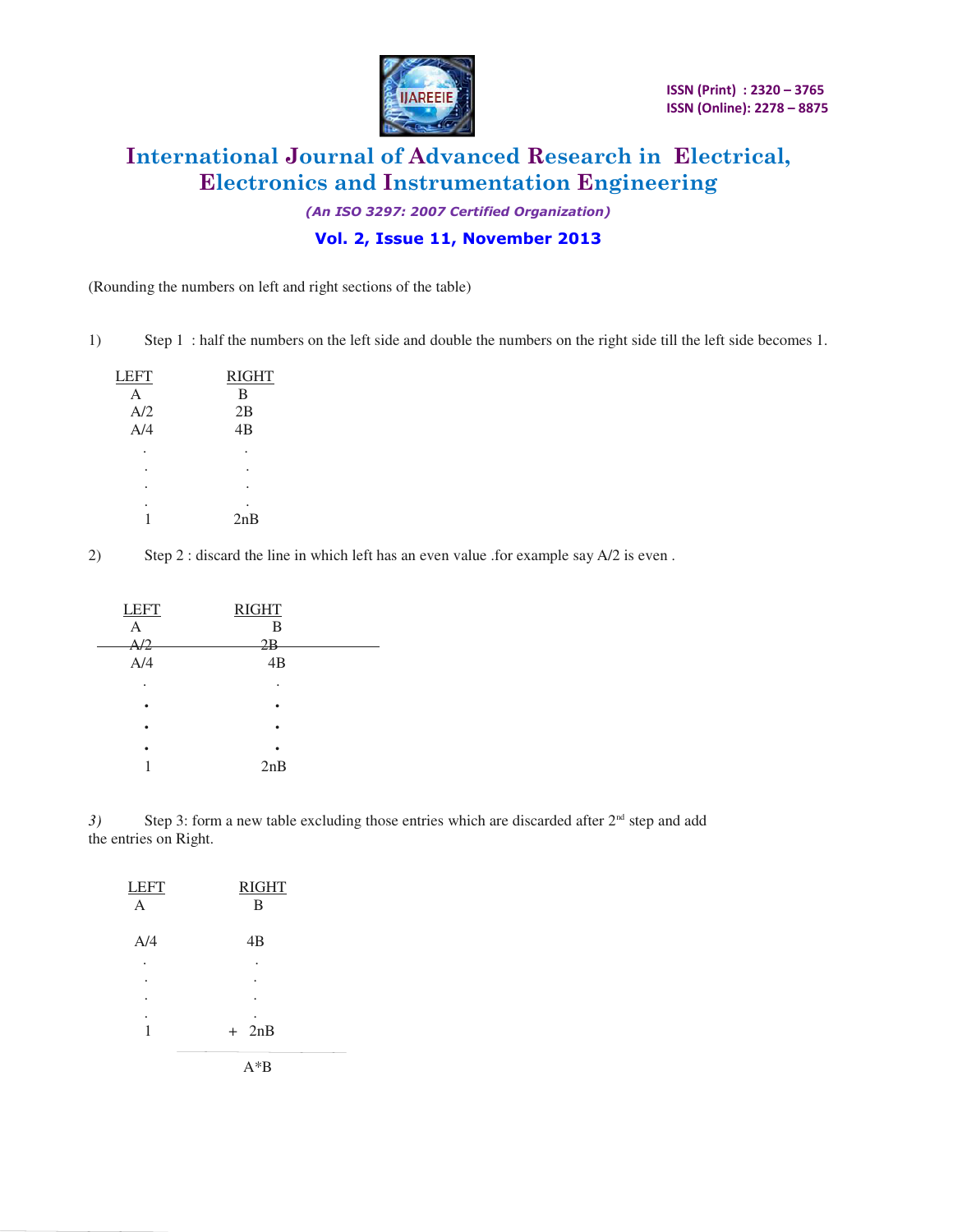

*(An ISO 3297: 2007 Certified Organization)* 

## **Vol. 2, Issue 11, November 2013**

|    |     | example : $13 * 238$ |
|----|-----|----------------------|
| 13 |     | 238                  |
| 6  |     | 476                  |
| 3  |     | 952                  |
| 1  | $+$ | 1904                 |
|    |     |                      |

3094

This could be extended to binary numbers ,for example we want to multiply 13(1101) and 238(11101110) :

|      | 110000010110 | (3094) |
|------|--------------|--------|
|      | 11101110000  |        |
| 11   | 1110111000   |        |
| 110  | 111011100    |        |
| 1101 | 11101110     |        |

#### III. MODIFICATION IN METHOD

The method can be modified in order to make it more efficient and hardware implementable . In order to delete the row with even Left entry ,we can use the following method:-

1)Multiply each bit on the right in a particular row by the last bit (l.s.b) of the number of the same row.

2)Multiplying this bit will automatically cancel rather make all the elements of that row on the right as '0' if the number on left is even and otherwise would leave it as it is.

Example: let us take the same example 1101 \* 11101110

| <b>LEFT</b> | <b>RIGHT</b> | LAST DIGIT IN LEFT COLUMN |
|-------------|--------------|---------------------------|
| 1101        | 11101110     |                           |
| 110         | 111011100    |                           |
| 11          | 1110111000   |                           |
|             | 11101110000  |                           |

Now every bit of the RIGHT row is multiplied by the respective bit mentioned next to the row. So our transformation in right column would be :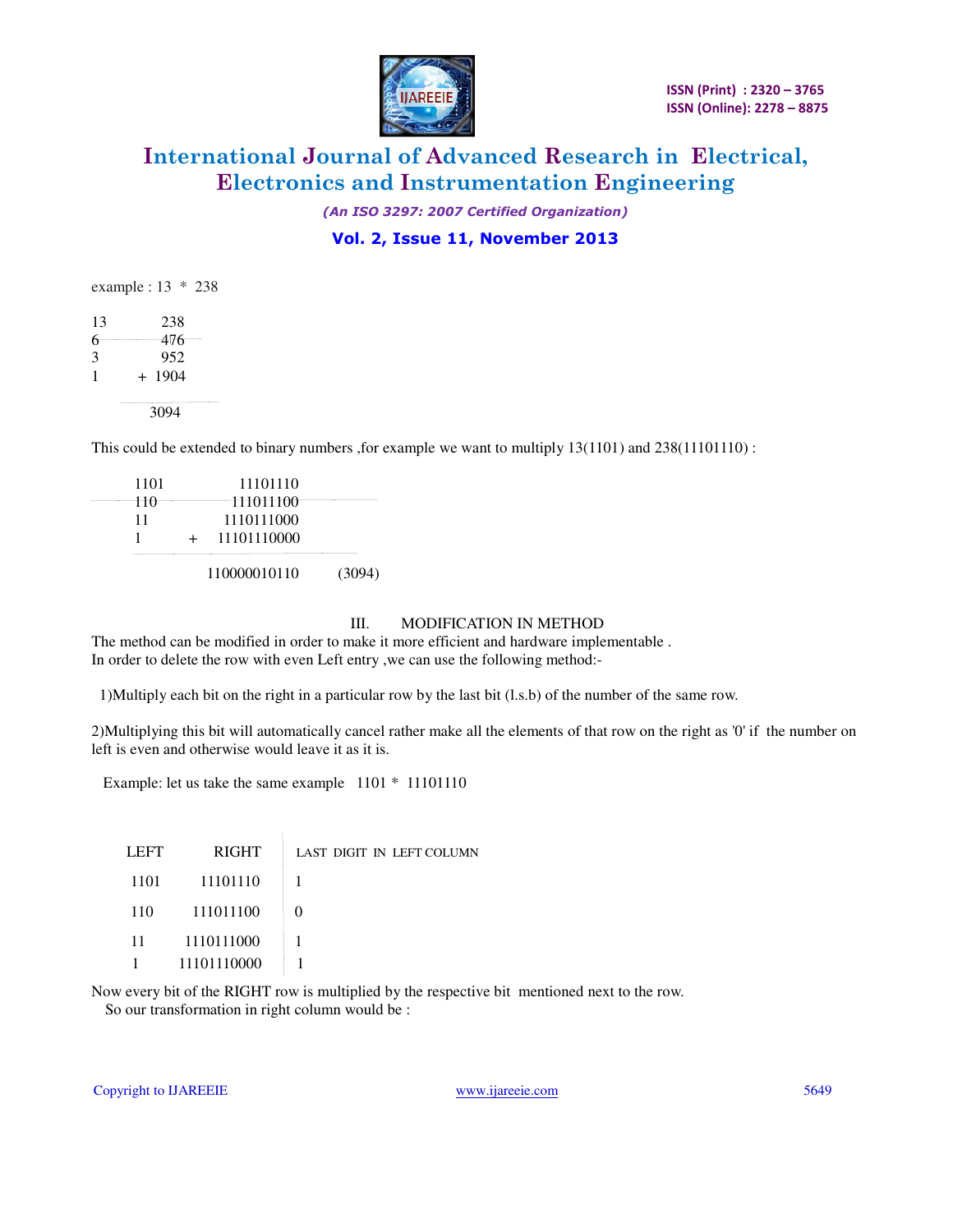

*(An ISO 3297: 2007 Certified Organization)* 

## **Vol. 2, Issue 11, November 2013**

LEFT RIGHT

1101  $(1^*1)(1^*1)(1^*1)(0^*1)(1^*1)(1^*1)(1^*1)(0^*1)$ 

110  $(1*0)(1*0)(1*0)(0*0)(1*0)(1*0)(1*0)(1*0)(0*0)(0*0)$ 

11 (1\*1)(1\*1)(1\*1)(0\*1)(1\*1)(1\*1)(1\*1)(0\*1)(0\*1)(0\*1)

1 (1\*1)(1\*1)(1\*1)(0\*1)(1\*1)(1\*1)(1\*1)(0\*1)(0\*1)(0\*1)(0\*1) New

table would be:

| LEFT              |   | <b>RIGHT</b>                                       |
|-------------------|---|----------------------------------------------------|
| 1101<br>110<br>11 | + | 11101110<br>000000000<br>1110111000<br>11101110000 |
|                   |   |                                                    |

110000010110

#### IV . HARDWARE IMPLEMENTATION

This method could be extended to square n bit numbers at a high-speed at high efficiency using logic gates*.*

A) Squaring a two bit number :

Let us take a two bit number msb( $a(1) a(0)$ )lsb. Squaring this number by the above method can be described as:

LEFT RIGHT a (1) a(0) (a(1) and a(0)) (a(0) and a(0)) a(1)  $(a(1) \text{ and } a(1))$   $(a(1) \text{ and } a(0))$  0

 $S(2)$   $S(1)$   $S(0)$ 

On performing gate simplification the result is:

 $S(0) = a(0)$  $S(1) = 0$  $S(2) = not (a(0) and a(1)) and a(1)$ 

Copyright to IJAREEIE [www.ijareeie.com](http://www.ijareeie.com/) 5650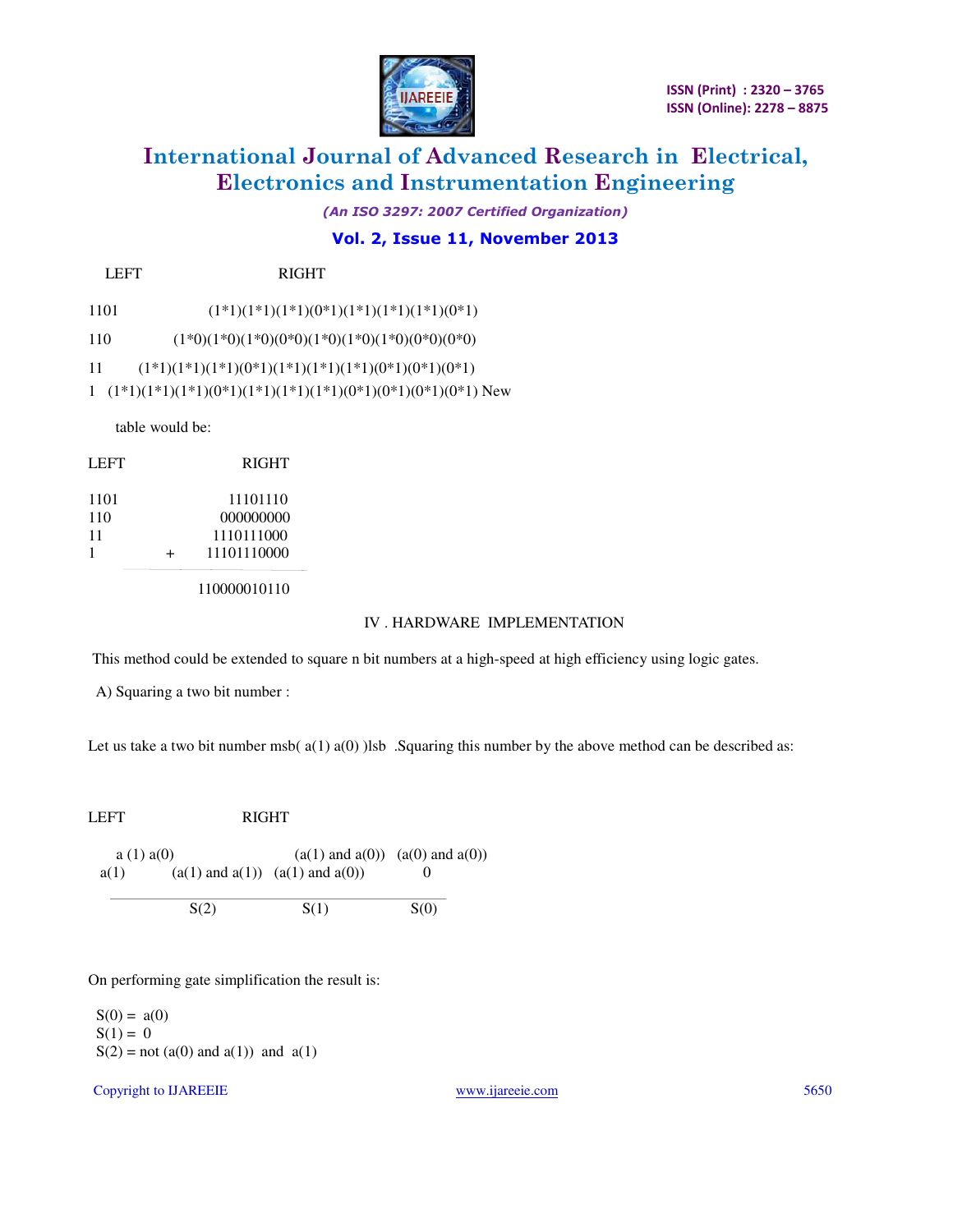

*(An ISO 3297: 2007 Certified Organization)* 

**Vol. 2, Issue 11, November 2013**

B) Squaring a four bit number :

Let us take a for bit number msb  $(a(3) a(2) a(1) a(0)$  )lsb . Squaring this number by the above method can be described as above. The result after gate simplification is:

 $S(0) = a(0)$  $S(1) = 0$  $S(2) = (not ( a(0) and a(1) )$  and  $a(1)$ )  $S(3) = a(0)$  and  $a(1)$  $S(4) = not (a(0) and a(1) and a(2) and a(3))$  and  $a(2)$  $S(5) = a(1)$  and  $a(2)$  and  $a(3)$  $S(6) = not (a(2) and a(3))$  and  $a(3)$  $S(7) = a(3)$ 

C) Squaring a eight bit number :

Let us consider a eight bit number  $msb(a(7) a(6) a(5) a(4) a(3) a(2) a(1) a(0)$  )lsb. The result will be :

 $S(0) = a(0)$  $S(1) = 0$  $S(2) = (not ( a(0) and a(1) )$  and  $a(1)$ )  $S(3) = a(0)$  and  $a(1)$  $S(4) = (not (a(0) and a(1) and a(2) and a(3))$  and  $a(2)$  $S(5) = a(0)$  and  $a(1)$  and  $a(2)$  and  $a(3)$  $S(6) = not(a(0) \text{ and } a(1) \text{ and } a(2) \text{ and } a(3)$  and  $a(4) \text{ and } a(5)$  and  $a(3)$  $S(7) = a(0)$  and  $a(1)$  and  $a(2)$  and  $a(3)$  and  $a(4)$  and  $a(5)$  $S(8) = \text{not}(a(0) \text{ and } a(1) \text{ and } a(2) \text{ and } a(3) \text{ and } a(4) \text{ and } a(5) \text{ and } a(6) \text{ and } a(7) \text{) and } a(4)$  $S(9) = a(0)$  and  $a(1)$  and  $a(2)$  and  $a(3)$  and  $a(4)$  and  $a(5)$  and  $a(6)$  and  $a(7)$  $S(10) = not(a(2)$  and a (3)and a(4) and a(5) and a(6) and a(7)) and a(5) S(11) = a (3) and a(4) and a(5) and a(6) and a(7)  $S(12) = not(a(4) \text{ and } a(5) \text{ and } a(6) \text{ and } a(7)) \text{ and } a(6)$  $S(13) = a(5)$  and  $a(6)$  and  $a(7)$  $S(14) = not(a(6) \text{ and } a(7)) \text{ and } a(7)$  $S(15) = a(7)$ 

Where  $S(0)$  is the lsb and  $S(15)$  is the msb of the of the square.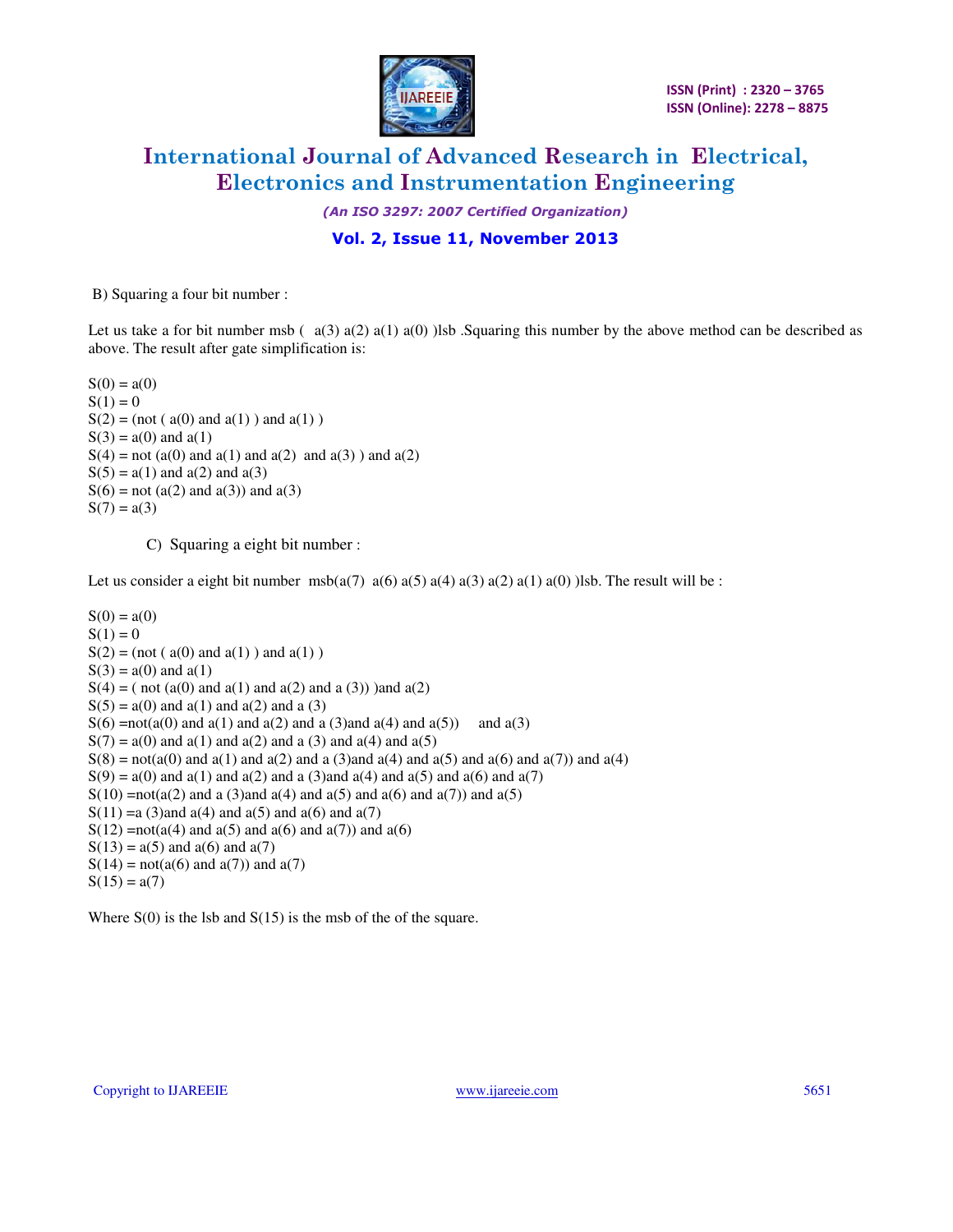

*(An ISO 3297: 2007 Certified Organization)* 

## **Vol. 2, Issue 11, November 2013**

D) General algorithm for a ' n ' bit number :

The algorithm can be extended to an 'n' bit number . Where 0 is the lsb and n is its lsb .

To apply the generalised algorithm we need to understand following terms :

- n denotes number of bits in the number which is to be squared.
- $i = 2^n n 1$
- S denotes the square of the input 'a' .
- $S(k)$  denotes the k th term in S.
- 0 is assigned as the msb(most significant bit) of S.
- round off all the division values : if  $k=7$ ,  $k/2=3$

The terms in its square can be found by using just four generator terms :

#### Table 1.Generalised algorithm

| Limit on 'k'        | Even terms                                                           | Odd terms                                      |
|---------------------|----------------------------------------------------------------------|------------------------------------------------|
| $1 < k \le i/2 + 1$ | $not(a(0)$ and $a(1)$ and $a(k-1)$ and<br>a(k/2)                     | $a(0)$ and $a(1)$ and $a(k-2)$                 |
| $k > i/2 + 1$       | $not(a(j/2)$ and $a(j/2+1)$ andand( $a(k-$<br>$j/2-1$ ) and $a(k/2)$ | $a(j/2)$ and $a(j/2 + 1)$ and $a(k - j/2 - 1)$ |

\*NOTE : S(0) and S(1) cannot be found using this formula their values are assigned as:

 $S(0)=a(0)$  and  $S(1)=0$ 

### V *.* RESULTS

The modified high speed squaring algorithm design was simulated in Modelsim 6.6c [2]and synthesised using Xilinx ISE 12.2i [2] through VHDL[1] which was mapped on to Virtex-4 (xc4vlx80 -12) FPGA.

The results for device utilisation are placed in table 2. Table3 reflects the comparison between the proposed algorithm and the existing methodologies .

From the point of view of combinational delay the table 4 provides a comparison between the proposed algorithm and the existing architecture's .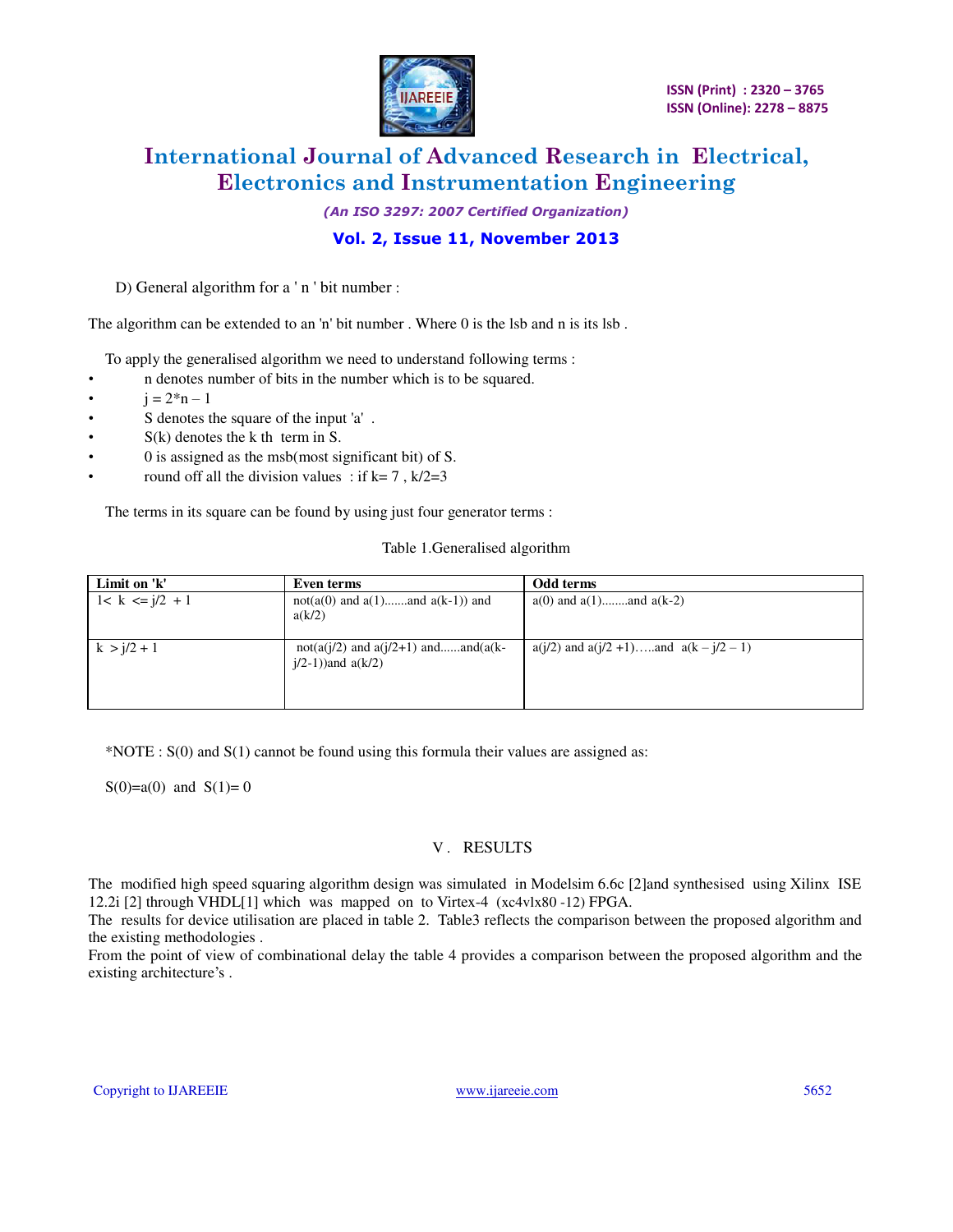

*(An ISO 3297: 2007 Certified Organization)* 

## **Vol. 2, Issue 11, November 2013**

Table 2. Device Utilisation

| Device:<br>xc4vlx80-12 | LUT's (4 input) | <b>Slices</b> | <b>Bonded</b><br>IOB's |
|------------------------|-----------------|---------------|------------------------|
| 4 bits                 |                 |               | 12                     |
| 8 bits                 | 15              |               | 24                     |
| 16 bits                | 30              | 17            | 48                     |
| 32 bits                | 52              | 30            | 96                     |

## Table 3. Comparison Of 4 Input LUTS Used

| Device:<br>$xc4v1x80-12$ | Modified<br>Booth<br>Multiplier[4] | Prabha etal <sup>[4]</sup> | Vedic $[7]$ | Ours |
|--------------------------|------------------------------------|----------------------------|-------------|------|
| 4 bits                   | 32                                 | $\sigma$                   | O           | J    |
| 8 bits                   | 186                                | 35                         | 64          | 15   |
| 16 bits                  | 880                                | 294                        | 366         | 30   |
| 32 bits                  | 2760                               | 1034                       | 1267        | 52   |

#### Table4. Comparison Of Combinational Delays(ns)

| Device:<br>$xc4v1x80-12$ | Modified<br>Booth<br>Multiplier[4] | Prabha etal <sup>[4]</sup> | Vedic <sup>[7]</sup> | Ours   |
|--------------------------|------------------------------------|----------------------------|----------------------|--------|
| 4bits                    | 8.154                              | 4.993                      | 4.993                | 4.987  |
| 8bits                    | 15.718                             | 14.263                     | 12.784               | 6.299  |
| 16bits                   | 36.657                             | 33.391                     | 15.992               | 8.987  |
| 32bits                   | 74.432                             | 68.125                     | 18.272               | 14.972 |